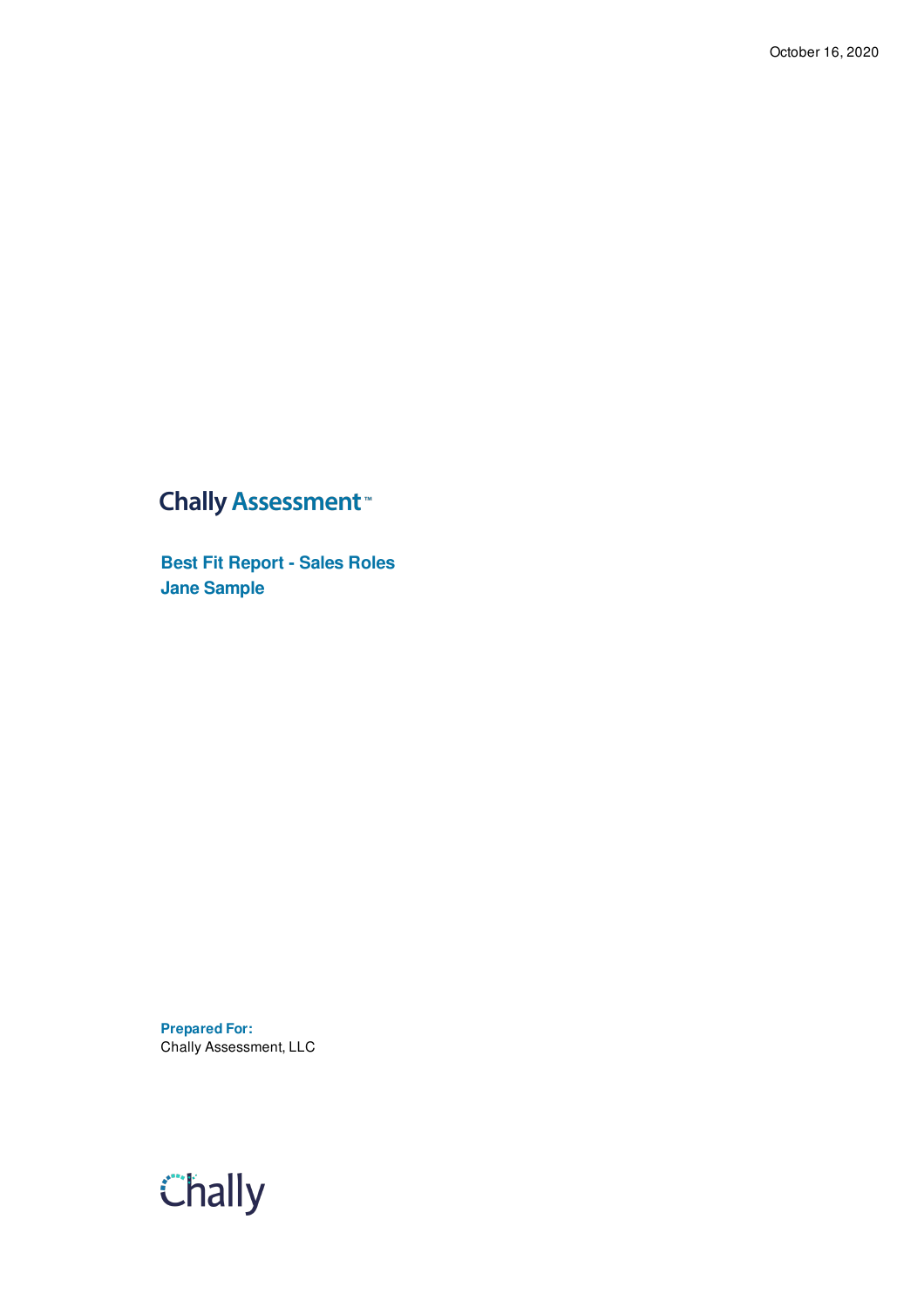## **Summary of Profile Fit Scores**

Different sales roles require markedly different natural strengths and talent. The table below shows 13 common types of sales roles (Signature Profiles) and the degree to which this individual's assessment results indicate "fit" for each type of role. The highest possible Profile Fit Score is 80.

| <b>Signature Profiles</b>                    | <b>Profile Fit Score</b> |
|----------------------------------------------|--------------------------|
| <b>Transactional Product Sales Benchmark</b> | 66                       |
| <b>Indirect Sales Benchmark</b>              | 65                       |
| <b>Account Management Benchmark</b>          | 59                       |
| <b>Specialized Technical Sales Benchmark</b> | 48                       |
| <b>Specialized Solution Sales Benchmark</b>  | 44                       |
| <b>New Product Field Sales Benchmark</b>     | 43                       |
| <b>Relationship Product Sales Benchmark</b>  | 42                       |
| <b>Inbound Inside Sales Benchmark</b>        | 41                       |
| <b>Relationship Solution Sales Benchmark</b> | 39                       |
| <b>Sales Management Benchmark</b>            | 36                       |
| <b>New Business Development Benchmark</b>    | 19                       |
| <b>Consultative Solution Sales Benchmark</b> | 11                       |
| <b>Outbound Inside Sales Benchmark</b>       | 10                       |

**Best Fit: Transactional Product Sales Benchmark**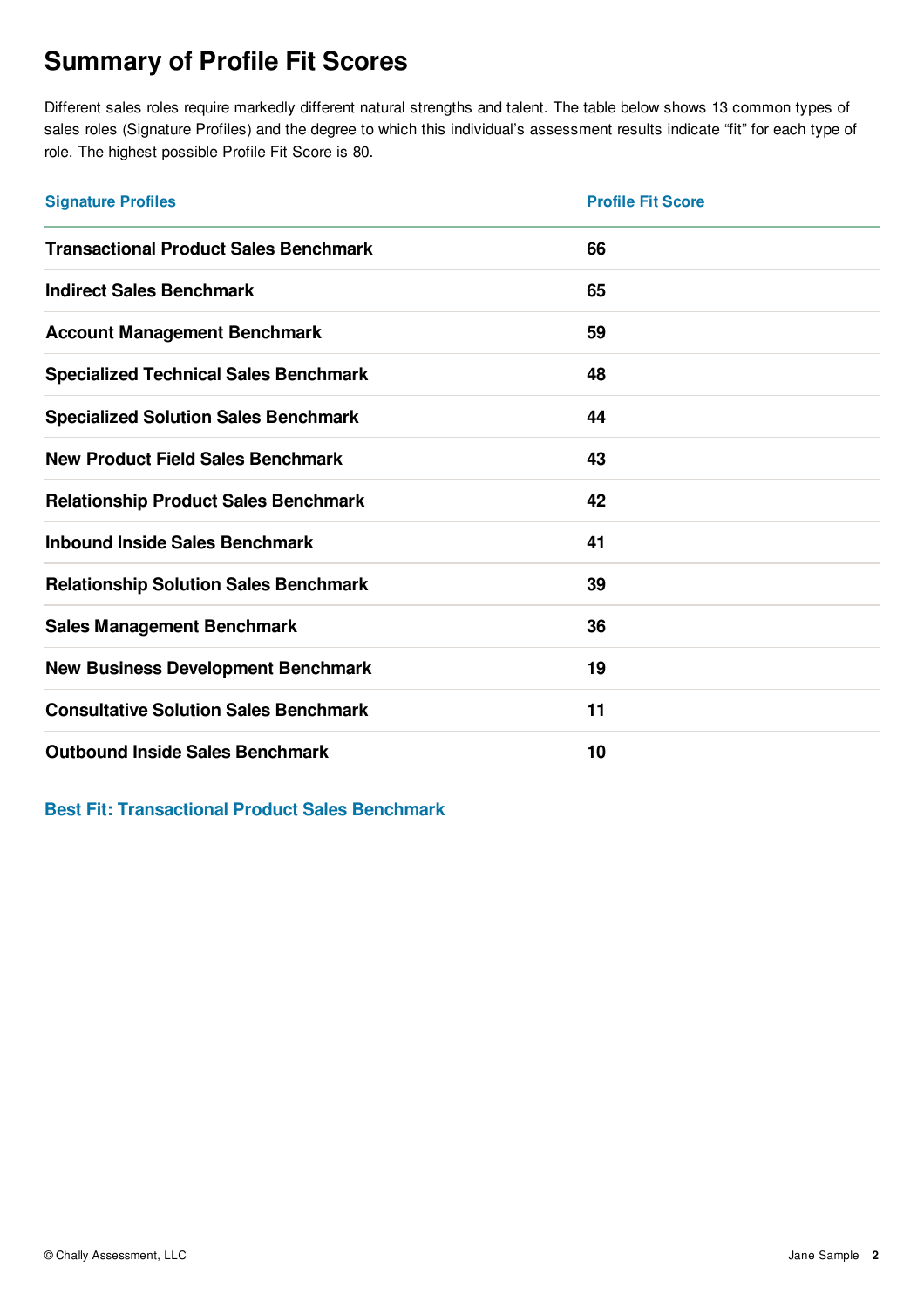## **In-Depth Results for Best Fit Profile: Transactional Product Sales Benchmark**

This section provides results for the competencies that are most critical for success in this type of role. All scores shown are percentile scores which range from 1 to 99. Percentile scores allow you to compare this individual's scores with a group of others who took the assessment. A score of 67, for example, indicates that the person scored better than 67% of other respondents.

### **COMPETENCY 1/5**

## **Achieves Results by Tailoring Message to Resonate with Buyer Motivations**

Produces above-average results selling relatively new products or discretionary purchases which have several alternatives vying for the same budget dollars by working to understand customer buying motivations and matching the sales proposition to them; has the ability to identify hot buttons to appeal to a specific buyer without appearing insincere or heavy-handed



#### **Score Interpretation**

This individual can typically understand prospective customers and properly position offerings so that they have the greatest appeal. They ask the questions needed to discover customers' individual motivations. They can modify the offering as necessary to satisfy a customer's unique requirements. They work quickly to make a sale, yet interact with the customer to ensure that they are on the right track to finding what customers see as most appealing.

#### **COMPETENCY 2/5**

## **Qualifies Prospects by Assessing Interest Level**

Capitalizes on the moment in a closing market; recognizes that there is limited opportunity to probe an indifferent or ambiguous response; spends time with those prospects who clearly want or need the products; immediately targets a prospect's hot buttons; discontinues pursuit of a purchase decision if interest is cooling; swiftly assesses a readiness to buy and quickly eliminates questionable prospects



#### **Score Interpretation**

This individual recognizes that there is a very narrow window of opportunity to capitalize on a prospect's enthusiasm, so they'll move quickly to determine the readiness to buy. They can easily give attention to those prospects showing the most immediate interest, while severing ties with those who are undecided.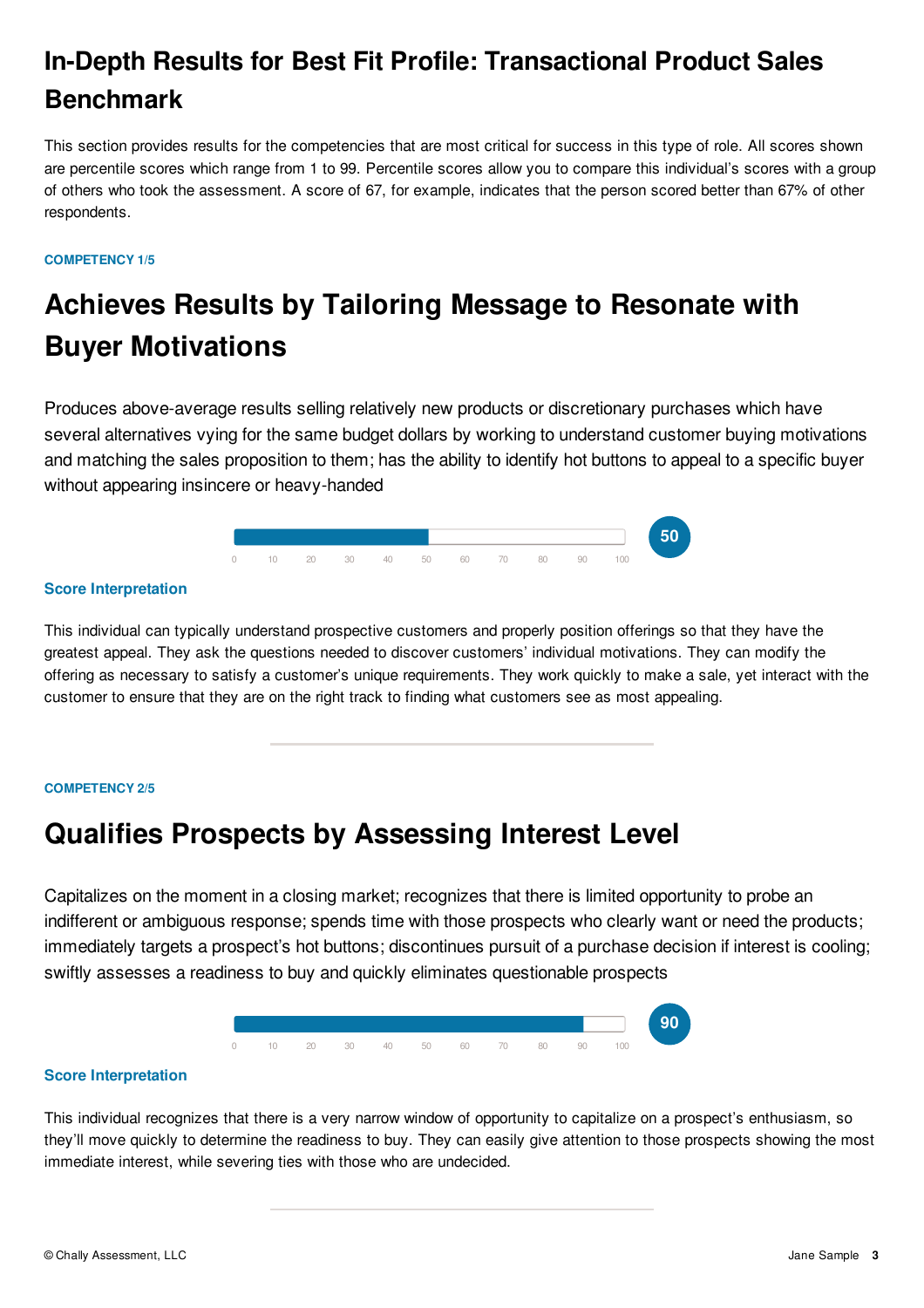## **Closes Through Emotional Appeal**

Makes an immediate request for a purchase decision; uses emotional appeal to gain an agreement to buy, such as the risk of losing the opportunity to gain an advantage or to be on the cutting edge; takes pride in a readiness to sell and runs at full throttle, looking for opportunities to trial close; trial closes on features; gives the customer permission to buy and provides the emotional 'push' to make an intuitive decision



#### **Score Interpretation**

This individual persuasively presents the relevant benefits for prospects and helps them envision how owning and using these products would benefit them. They make it easy for customers to accept the sales proposition by building enthusiasm for the offering. They have a keen sense of timing when asking for a buying decision. Only once they are sure that prospects are armed with enough good reasons to buy, they press for the close before the excitement and interest they have built wanes.

#### **COMPETENCY 4/5**

## **Takes Initiative to Improve Personal Productivity and Achieve Career Goals**

Champions an area or project; does not depend on or require direction from others to take advantage of opportunities for constructive change; stays aware and informed to avoid missing opportunities; willing to change the present status in order to improve own productivity or further personal goals



### **Score Interpretation**

This individual displays a willingness to take action in meeting personal objectives and goals. They won't depend on or require direction from others to take advantage of opportunities for furthering their own career. They actively draw upon available resources to make improvements in personal productivity and reach greater levels of success. They focus their efforts and resources on initiatives and solutions that will positively contribute to the desired result, even when barriers to goal accomplishment are encountered.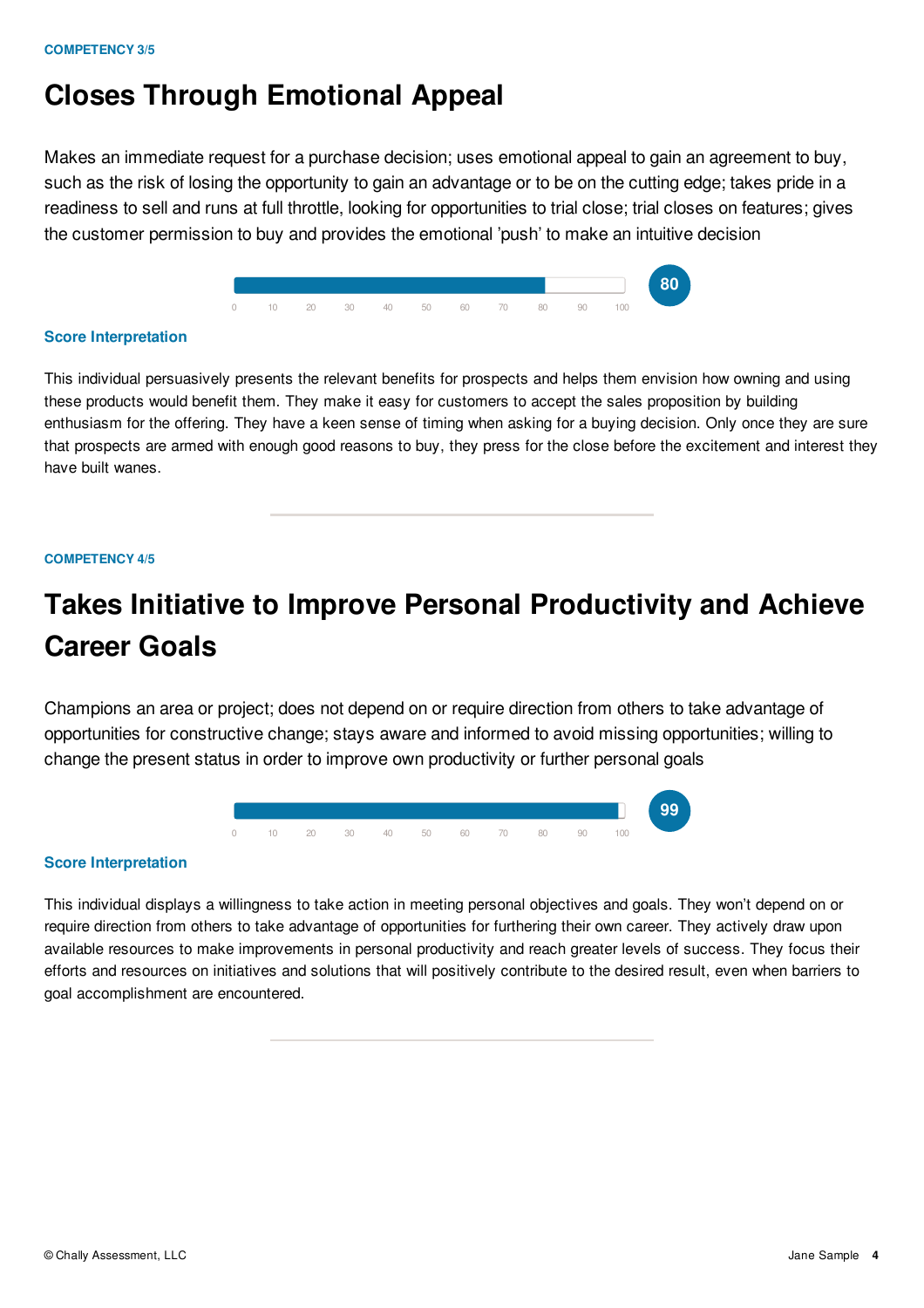## **Demonstrates Perseverance**

Stays on task despite setbacks or distractions; unwilling to abandon or change a goal without first increasing the level of effort or commitment to reach it; remains undaunted in the face of rejection or failure; looks for steady and consistent progress in meeting objectives versus proceeding in spurts; unwilling to allow the level of personal enjoyment to dictate the level of commitment to a task or directive



## **Score Interpretation**

This individual might change or modify their objective if the path to accomplishment is blocked or too complex for easy success or gratification. They might be unwilling to put greater effort into reaching the goal even if that is what is required.

## **Coaching Suggestions**

Encourage them to define potential barriers to success. What would be the best way to proceed against these barriers? What approach would best keep their objectives intact while at the same time minimizing aggravation and stress? By defining any obstacles in advance and trying their best to minimize them, they are less likely to find themselves hindered or intimidated when those problems arise.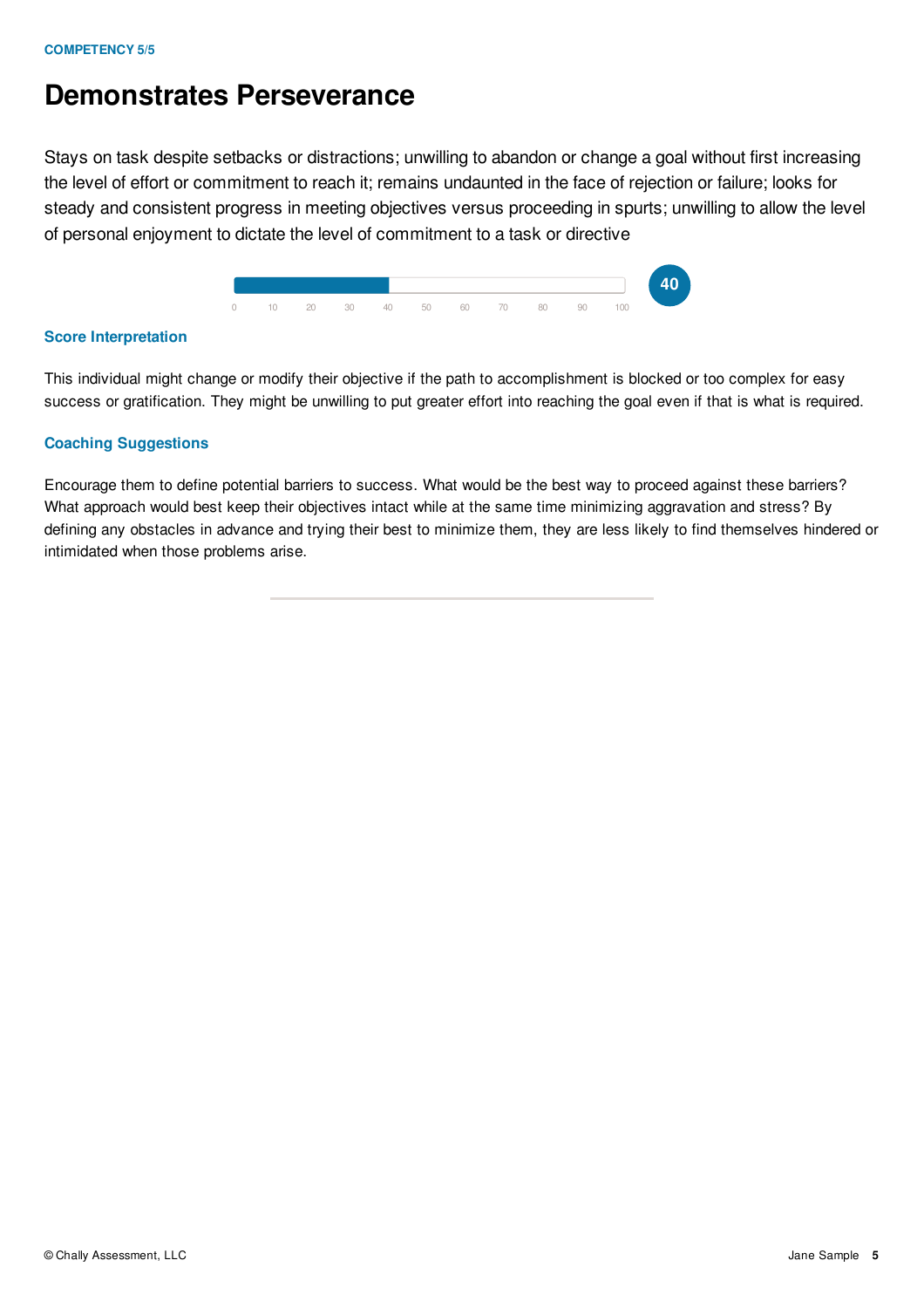# **Key Motivational Characteristics**

The motivational characteristics described below measure this individual's preferences, wants, or desires. However, this DOES NOT necessarily indicate that they currently have developed the habits or skills to satisfy these preferences. A manager may wish to note these specific motivational needs and utilize the suggested discussion points to commence a meaningful dialogue about potential with this person. These characteristics will also provide you with an indication of this individual's fit to your organization's culture.

| <b>Motivational Characteristics</b>                                                                                                                                                                                                                                                                                                                                                               | <b>Manager's Tips</b>                                                                                                                                                                                                                                                                                                                                                                                                                                                                                                                                                                                                                                                                                                                                                                                               |
|---------------------------------------------------------------------------------------------------------------------------------------------------------------------------------------------------------------------------------------------------------------------------------------------------------------------------------------------------------------------------------------------------|---------------------------------------------------------------------------------------------------------------------------------------------------------------------------------------------------------------------------------------------------------------------------------------------------------------------------------------------------------------------------------------------------------------------------------------------------------------------------------------------------------------------------------------------------------------------------------------------------------------------------------------------------------------------------------------------------------------------------------------------------------------------------------------------------------------------|
| This individual prefers to cooperate and compromise with<br>others, rather than try to impose their own ideals. They are<br>comfortable with the fact that some individuals may not have<br>shared beliefs or ethics and will become frustrated or irritated<br>with a work environment that emphasizes conformity over<br>tolerance.                                                             | Help them understand that acting on, and then standing by,<br>their opinions is not necessarily a sign of being intolerant or<br>rigid, but sometimes a required practice for getting the job done<br>properly. Although compromise can sometimes yield a new<br>and more efficient solution, more often than not the end result<br>is minimized or different from the expected goal. Explain that<br>compromise can work in other situations, but when it comes to<br>goal achievement, their expert opinion should remain the<br>yardstick by which to measure other approaches.                                                                                                                                                                                                                                  |
| This person appears somewhat less assertive than average<br>personnel. Because of this passivity, they might not be able to<br>take control of situations that require a more proactive<br>approach. Further, this preference for staying silent could<br>cause tension to build to the point where they might overreact<br>to a specific instance of the same issue in the future.               | Be alert to their needs, difficulties, and frustrations, as they may<br>not bring them to your attention. It is also important that you ask<br>for their opinions if they are in a competitive environment, as<br>they may be reluctant to state them. Ask them to provide<br>regular and honest feedback to issues and situations, be it in<br>the form of a written report or a private, one-on-one meeting.<br>Getting them accustomed to stating their point of view will avoid<br>frustration building to the point of overreaction. Negotiation<br>training or assertive communication courses may also be<br>useful in getting them acclimated to expressing their opinions<br>in a constructive, yet non-aggressive manner.                                                                                 |
| This person's natural inclination is to prefer one-on-one<br>contact rather than dealing with large groups. They will hold<br>back in social situations until others demonstrate interest in<br>speaking with them. As a result, they will do much better in a<br>position which affords the opportunity to stand back and<br>observe interactions, than one where they need to take the<br>lead. | It is nearly impossible to force someone who is not outgoing to<br>change. There are methods, though, to increase a comfort level<br>in situations that require more extroverted behavior. They<br>would benefit from frequent exposure to friendly groups where<br>they can gain more experience with interpersonal contact and<br>to get familiar with the way groups interact. Focus them on<br>specifically working to meet and learn more about the groups<br>with whom it is important to interact. To appeal to their need to<br>rehearse, provide them with a list of sure-fire conversation<br>starters. Also, learning which types of interaction work in a<br>group setting and which ones don't could help them become<br>more comfortable at times when they need to take the lead in<br>interactions. |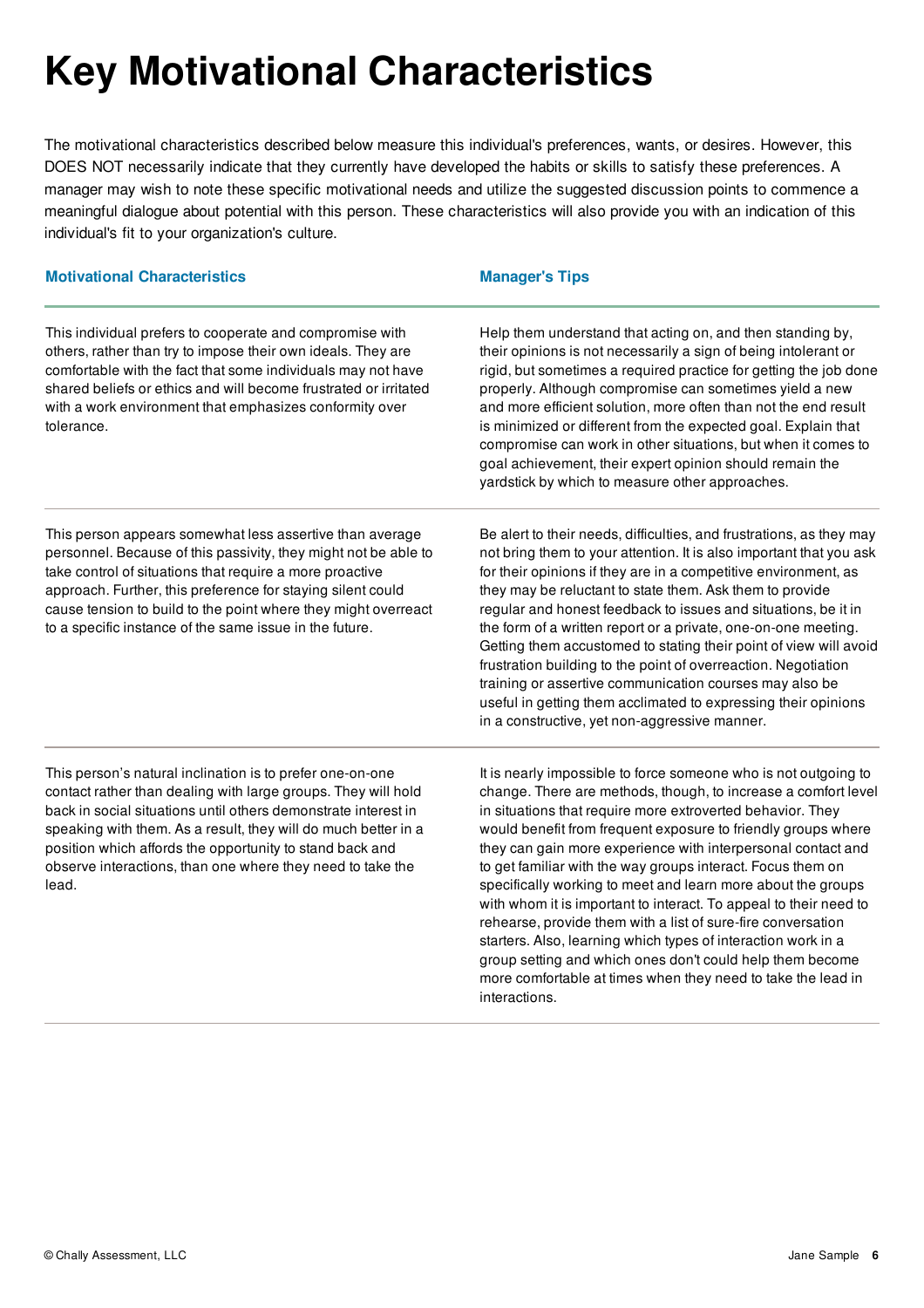| This individual sets hard-line standards for personal effort and<br>expects others to do the same. They will find great satisfaction<br>in assisting people who are eager to learn, but may grow<br>impatient working with those who are less ambitious. As such,<br>they will be reluctant to take on a position that requires them to<br>spend too much time hand-holding or giving unsolicited<br>advice. They do not mind helping others or sharing expertise,<br>but only if others are appreciative and willing to act on the<br>advice. | Do not expect them to cooperate with or spend much time<br>helping anyone who is not obviously committed to making an<br>extra effort. They need to know that their expertise is being met<br>with a satisfactory level of dedication and motivation. Keeping<br>this in mind, try to implement a two-tiered teaching program<br>wherein co-workers with little experience are paired with an<br>individual who enjoys more hands-on mentoring activities.<br>After the basics have been mastered and a willingness to learn<br>demonstrated, pair the student with them for any additional<br>information and more in-depth training.                                                                                                                                                                                                                                                 |
|------------------------------------------------------------------------------------------------------------------------------------------------------------------------------------------------------------------------------------------------------------------------------------------------------------------------------------------------------------------------------------------------------------------------------------------------------------------------------------------------------------------------------------------------|----------------------------------------------------------------------------------------------------------------------------------------------------------------------------------------------------------------------------------------------------------------------------------------------------------------------------------------------------------------------------------------------------------------------------------------------------------------------------------------------------------------------------------------------------------------------------------------------------------------------------------------------------------------------------------------------------------------------------------------------------------------------------------------------------------------------------------------------------------------------------------------|
| This individual wants to influence the direction of a decision by<br>seeking consensus rather than by selling what they believe is<br>right. They listen to the views of dissenters and work with them<br>to achieve a solution that is agreeable to all parties involved.<br>They will feel uncomfortable if placed in a position that requires<br>independent work without the feedback and input of others.                                                                                                                                 | Enhance their performance by providing them with an<br>environment of mutual support. Encourage their need for<br>collaboration, but keep an eye out to ensure that no deadlines<br>are being missed or that any compromises are not jeopardizing<br>the end result. Explain that collaboration can often be a useful<br>tool, but that there will be circumstances when it is not the most<br>efficient means by which to find a solution. Help them to realize<br>that there will be occasions when the group is not properly<br>equipped to make an appropriate decision. In those cases,<br>they will either have to educate and then guide constituents to<br>a final decision, or they will have to try to work independently.<br>When working independently, make it clear that they can rely<br>on superiors for support to offset any dislike of feeling<br>completely alone. |
| This person prefers a methodical and deliberate pace that<br>allows ample time to check their work. They enjoy projects that<br>require a good deal of concentration and accuracy and will<br>become tired and irritated if placed in a fast-paced<br>environment with quick turn-around times.                                                                                                                                                                                                                                                | Review their work process to see when and where the pace<br>starts to lag. Challenge them to gradually increase the amount<br>of time they can maintain a faster pace. By slowly raising the<br>bar on pace requirements, they will eventually adapt to<br>anticipated endurance levels and keep up with faster-paced<br>co-workers.                                                                                                                                                                                                                                                                                                                                                                                                                                                                                                                                                   |
| This person tends to put a lid on negative emotions, believing<br>that a place of business is not the proper venue to vent<br>frustrations. However, they may not understand that, like a<br>boiling pot, suppressing otherwise acceptable emotions can<br>cause them to build to the point where it negatively impacts co-<br>workers and, ultimately, results.                                                                                                                                                                               | Challenge them to express emotions rather than ignoring them<br>and make sure to meet regularly so you can get them to<br>discuss any frustrations. Explain that so long as they voice<br>frustrations in a professional manner, there is nothing<br>unseemly about displaying anger or irritation. Doing so will<br>prevent volatile emotions from building to the point where they<br>are ready to explode. Likewise, they'll seem more human and<br>less controlled and remote to constituents.                                                                                                                                                                                                                                                                                                                                                                                     |
| This individual follows a system of guidelines in approaching<br>tasks, choosing to address key issues and allowing details to<br>fall into place on their own. They prefer not to deal with<br>minutiae which, in turn, allows them to complete most basic<br>assignments efficiently. However, when a task requires one to<br>dig beneath the surface, they may not know what questions to<br>ask to find information, which might lead to difficulty in finding a<br>satisfactory solution.                                                 | Give them straight feedback and clear explanations on areas of<br>ineffectiveness that may be a result of too broad a perspective.<br>Point out what could have been done differently to produce the<br>desired result, while simultaneously minimizing negatives.<br>Discuss the level of quality that is being sought and help them<br>understand that although following broader guidelines is<br>commendable, in certain cases, a deeper attention to detail is<br>required to achieve objectives.                                                                                                                                                                                                                                                                                                                                                                                 |